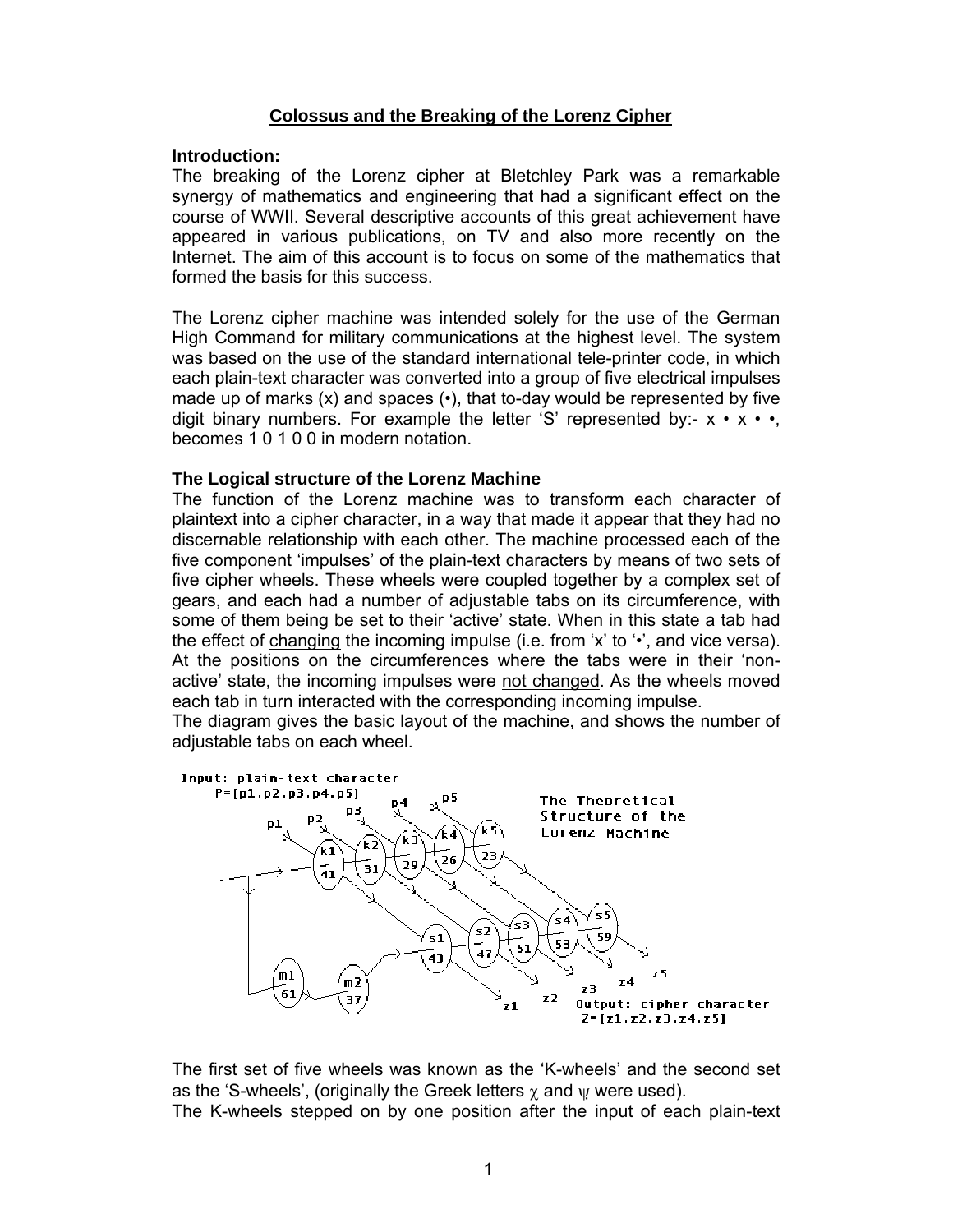character, but the motion of the S-wheels was more complex, and sometimes this set did not step on, being under the control of two additional so called ëmotorí wheels (at a later stage the Germans introduced some additional complications to the control of the movement of the S-wheels that were referred to as 'limitations'). The joint effect of the two sets of wheels was to generate for each character of plain-text, the five binary bits of a pseudo random 'key' character which was then combined, with the plain-text character by a process of 'addition', to create the corresponding cipher character. The action of the machine can be represented by simple algebra:- Let a plain-text character be represented by P, the pseudo random key character by C, and the cipher character by Z, then:-  $Z = P + C$ .

The process of "addition" was carried out on the five pairs of binary bits using the following rules:-  $\cdot + \cdot = \cdot$ ,  $\cdot + \cdot = x$ ,  $x \cdot + \cdot = x$ , and  $x \cdot + \cdot = \cdot$ , These correspond to the rules of addition in modulo 2 arithmetic:-

 $0 + 0 = 0$ ,  $0 + 1 = 1$ ,  $1 + 0 = 1$ , and  $1 + 1 = 0$ 

Two examples:- Plain-text 'H' =  $\cdot \cdot x \cdot x$  Cipher 'I' =  $\cdot x \cdot x \cdot \cdot$ key = 'L' =  $\cdot x \cdot x$ <br>Cipher =  $\cdot x \cdot x \cdot y =$  'l' key 'L'=  $\frac{6x + x - x}{3x^2 + x^2}$  = 'H'

These examples illustrate the property of the addition process that was fundamental to the function of the Lorenz machine, that can be expressed in the general form:- If  $Z = P + C$  then  $Z + C = P$ .

This implies that  $C + C = \text{full}$  (the additive identity element), which is the character '/  $\cdot$  ( $\cdot \cdot \cdot \cdot$ ). The reader may care to verify that the addition of any character to itself always results in the character '/'.

Table of a part of the tele-printer code

|                                                                           |                                                                                          |  | A xx · · · B x · · x x C · x x x · D x · · x · E x · · · · F x · x x ·                                                          |  |  |  |  |
|---------------------------------------------------------------------------|------------------------------------------------------------------------------------------|--|---------------------------------------------------------------------------------------------------------------------------------|--|--|--|--|
|                                                                           |                                                                                          |  |                                                                                                                                 |  |  |  |  |
|                                                                           |                                                                                          |  | $M \cdot xxx$ $N \cdot xxx$ $Q \cdot xxx$ $P \cdot xxx$ $Q$ $xxx \cdot x$ $R \cdot x \cdot x$                                   |  |  |  |  |
|                                                                           |                                                                                          |  | S x · x · · T · · · · x U x x x · · V · x x x x W x x · · x X * · x x *                                                         |  |  |  |  |
|                                                                           |                                                                                          |  | $Y x \cdot x \cdot x$ $Z x \cdot \cdot \cdot x$ $3 \cdot \cdot \cdot x \cdot 4 \cdot x \cdot \cdot 8 x x x x x + x x \cdot x x$ |  |  |  |  |
|                                                                           | $9 \cdot x \cdot y \cdot$ / $\cdot \cdot \cdot$ (3 = 'carriage return', 4 = 'line feed', |  |                                                                                                                                 |  |  |  |  |
| $8 =$ 'letter shift', $+ =$ 'figure shift', $9 =$ 'space', $/ =$ 'null'.) |                                                                                          |  |                                                                                                                                 |  |  |  |  |

Note: At BP all the tele-printer control characters were suppressed and replaced by the symbols shown above, and then printed as normal characters. This was done to avoid the difficulties that would otherwise have arisen as a consequence of the control characters appearing at random positions in the intercepted cipher messages.

In reality both the K and S sets of wheels generated their own five bit pseudo random character, and so, with an extension of the notation, the key character  $C = K + S'$ , so that the basic cipher equation for the machine can be expressed in the form:-  $Z = P + K + S'$  (The symbol S' represents the combined effect of the S-wheels and their stepping motion. The distinction between S and S' will be made clearer later).

The operating principle of the Lorenz system can now be expressed in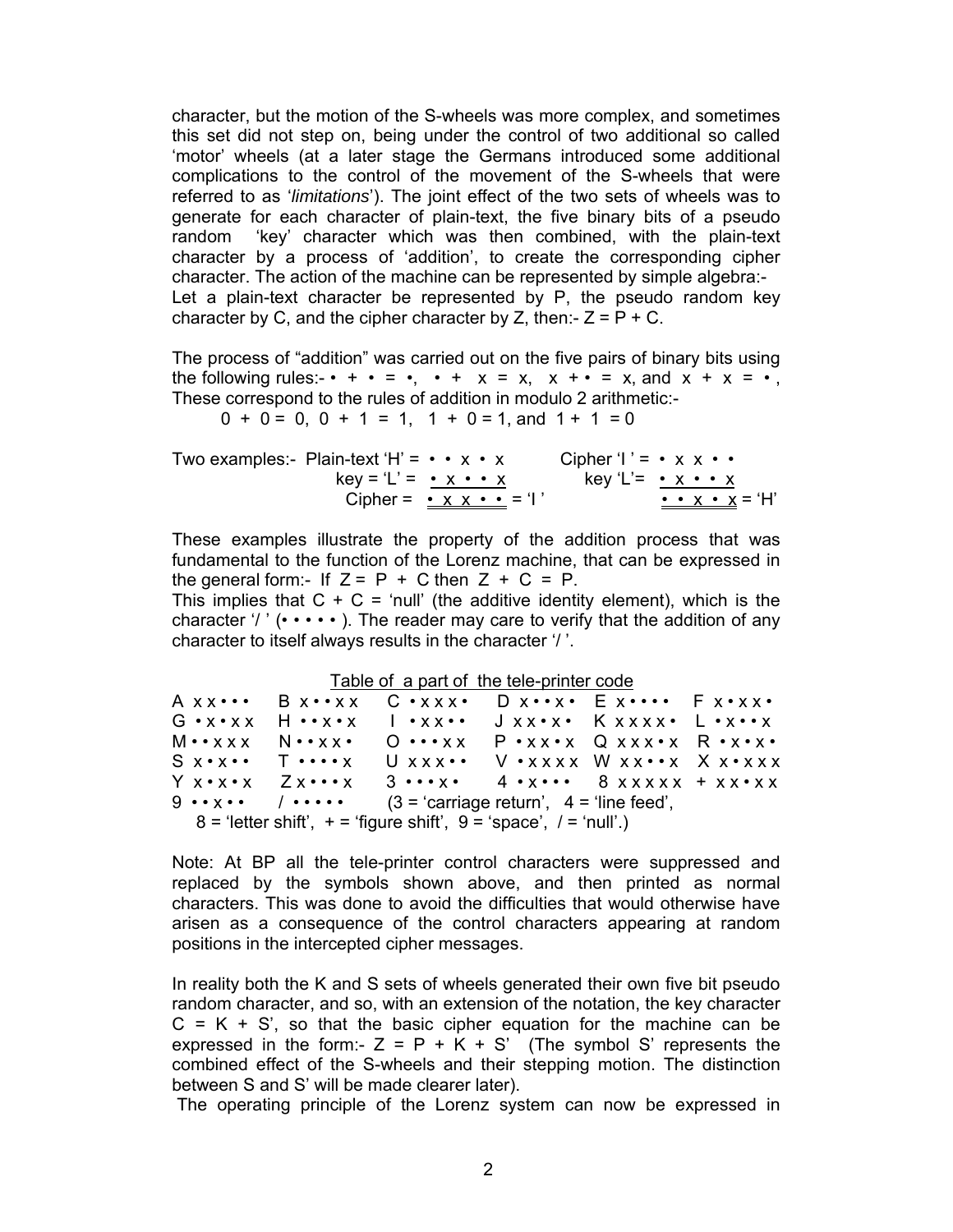another way using the equation  $Z = P + K + S'$ . After adding the composite key character  $K + S'$  to both sides (modulo 2), the equation is transformed to the alternative form:-  $Z + K + S' = P$ . At the transmitting station the sequence of plain-text characters were converted into cipher characters by the machine, according to the first equation given above, and at the receiving station each cipher character was converted back into plain-text by adding to it the same composite key character that had been used during the process of encipherment as shown by the alternative form of the equation. In order to bring this about, it was essential that all twelve wheels in both of the Lorenz machines involved had been adjusted to the same set of starting positions.

At BP the secrets of the design of the Lorenz machine were deduced in a most remarkable way by a combination of skilful cryptology and some brilliant mathematics. Subsequently a simulator of the Lorenz machine (known as ëTunnyí) was constructed. This had the same logical properties as the German machine, although its physical form was completely different. However before Tunny could be used to decipher an intercepted Lorenz message, the correct wheel starting positions (settings) used for the message had to be determined.

# **Finding the wheel settings:**

A major difficulty in finding the correct wheel settings can be illustrated by considering how the task might to be carried out by a process of 'trial and errorí. From the diagram of the machine it can be seen that the number of possible wheel settings is:-

 $41x31x29x26x23x43x47x51x53x59x61x37$  (= 1.6 x 10<sup>19</sup>) If it were possible to test all of them at a rate say of 1000 per second, then the total time taken would be about 500 million years!

A more realistic approach to the problem was to break the task down into a number of less demanding procedures by reducing the number of wheel settings that had to be considered at the same time.

## **A significant discovery:**

From an examination of the few deciphered messages that had been obtained over a period of time by hand methods, it was discovered that the plain-text often contained more pairs of repeated characters than would be expected to occur by chance. One reason for this was that the German operators often repeated the control characters, to make sure that they were not lost during transmission, as such a loss would cause a sequence of errors in the following part of the message. For example it is quite likely that the following (dummy) message:- LUFTWAFFE FLTGR (ROEM XVI) would have been transmitted as:- 88LUFTWAFFE9FLTGR9++K88ROEM9XVI++L88

The likely presence of pairs of repeated characters in the messages was used as a basis for finding some of the wheel settings, but first it was necessary to devise a simple procedure that made it possible to detect these repeats automatically by means of a machine.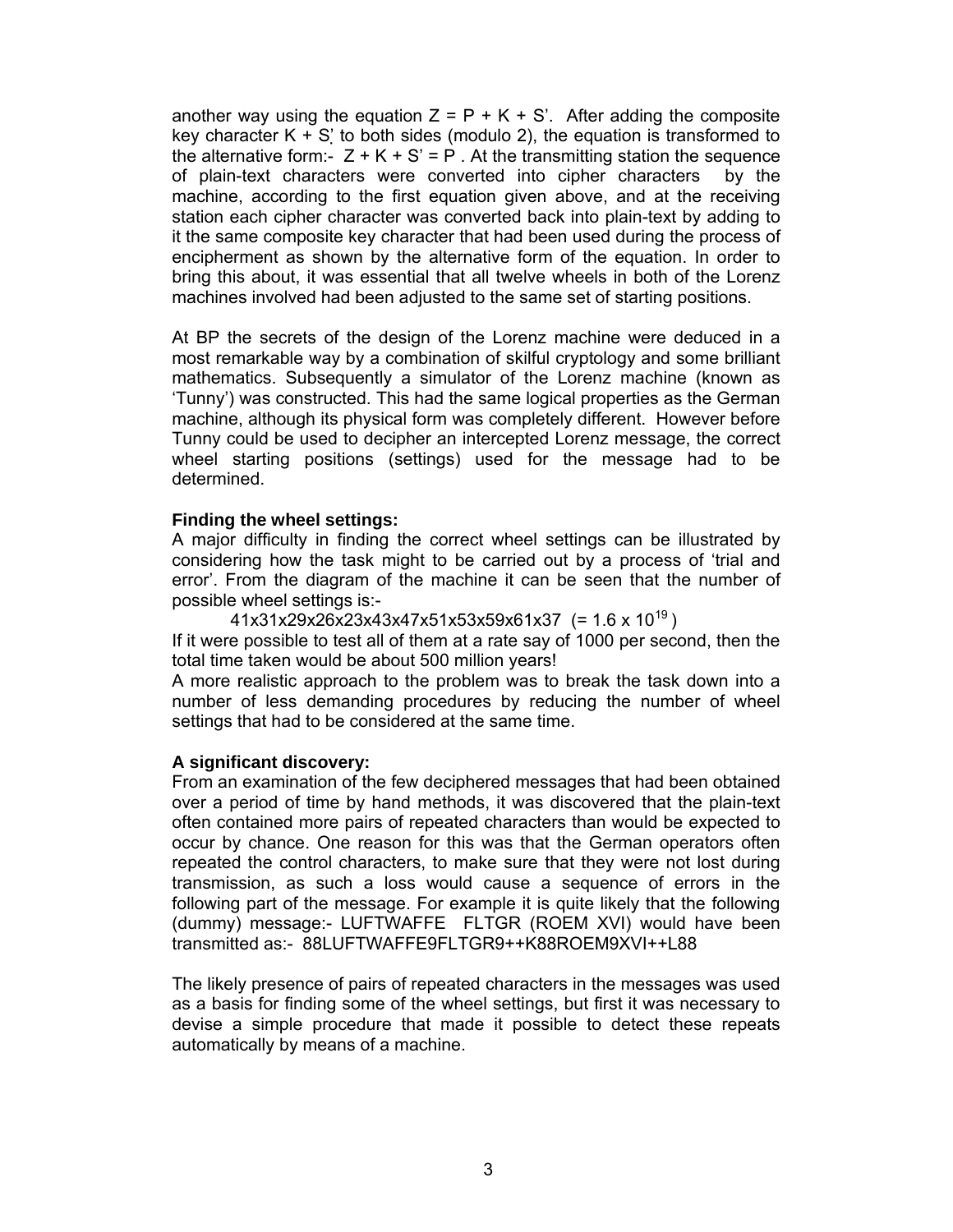### **The "Delta" process:**

Consider part of the message given above, together with the same part printed again under it, but with the letters displaced one to the right:-

9 F L T G R 9 + + K 8 8 R O E M 9 X V I + + L 8 8

9 F L T G R 9 + + K 8 8 R O E M 9 XV I + + L 8 8

The vertical pairs of characters can be combined or 'added' using the rules described earlier, as illustrated by the following examples:-

| $F = x \cdot x \cdot x$                   | $+$ = $\times$ $\times$ $\times$ $\times$ |
|-------------------------------------------|-------------------------------------------|
| $9 = \cdot \cdot x \cdot \cdot$           | $+$ = x x $\cdot$ x x                     |
| $\underline{x \cdot \cdot x \cdot} (= D)$ | $\cdot \cdot \cdot \cdot$ (= / )          |

If the original sequence of message characters is represented by the symbol *P*, then the result of the 'summation' formed was called 'delta *P*' and written as ∆*P*.

 It follows that if *P* = 9 F L T G R 9 + + K 8 8 R O E M 9 X V I + + L 8 8 then ∆*P* = D 8 4 R T C 8 / H T / Y L B X O B A O X / D F /

Note that for every repeated character in the plain-text sequence *P*, there is a ë/í character in the corresponding sequence ∆*P*. The character ë/í is represented in the tele-printer code by  $\cdot \cdot \cdot \cdot \cdot$ , which means that every repeated character in the plain-text sequence *P* will lead to a dot in each of the five irregular sequences of dots and crosses formed by the characters in ∆*P*. The discovery of this characteristic of ∆*P* was of great importance. Subsequent developments were based mainly on the 'delta' characters ∆Z, ∆P, etc. and not on the original characters Z, P etc.

#### **Some important equations:**

The basic cipher equation is:-  $Z = P + K + S'$ . By adding K to both sides (modulo 2) this becomes:-  $Z + K = P + S'$ . It will be useful to introduce the additional symbolic term  $D = Z + K$  so that  $D = P + S'$ 

The following corresponding 'delta' equations are also true:-

i.e.  $\Delta D = \Delta Z + \Delta K$  and  $\Delta D = \Delta P + \Delta S'$ 

So far all the symbols used (Z, P, D K etc), have represented complete characters, but as the aim was to reduce as far as possible the number of wheels that have to be considered simultaneously, it was necessary to work instead with the component binary bits from which the complete cipher characters were composed (the sequences of these components formed the five 'bit-streams').

## **Bit-stream equations:**

Sets of equations identical in form to those for complete characters (with the addition of appropriate suffixes), can be used to describe the sequences of individual binary bits, so that for the 1st bit-stream:-

 $Z_1 = P_1 + K_1 + S'_1$  and for the 2nd bit-stream  $Z_2 = P_2 + K_2 + S'_2$  and so on for the other three. These lead to the corresponding 'delta' relationships:-

 $\Delta D_1 = \Delta Z_1 + \Delta K_1$  ----- (i) and  $\Delta D_1 = \Delta P_1 + \Delta S'_1$  -----(ii)  $\Delta D_2 = \Delta Z_2 + \Delta K_2$  ------(iii) and  $\Delta D_2 = \Delta P_2 + \Delta S'_2$  -----(iv) etc.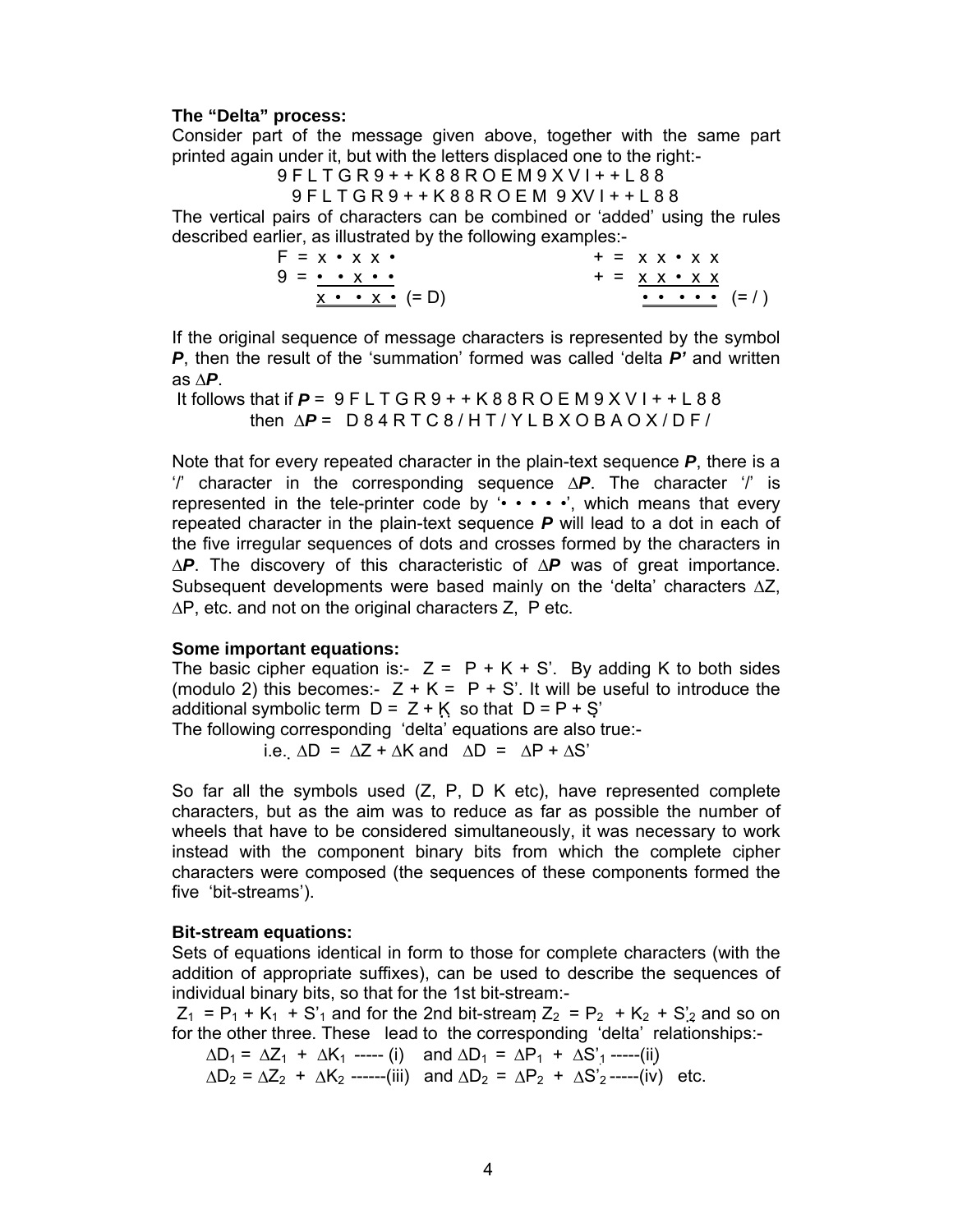These equations ultimately provided methods for finding the settings of all the K-wheels that were based upon an analysis of probabilities. It was considered logical to begin with the K wheels, and if a method involving only one wheel could be found this would have been a great advantage since, for example if the  $K_1$  wheel was selected, then there would have been only 41 different settings to test.

The following is an investigation (using probability theory) on the possibility of finding the setting of the K<sub>1</sub> wheel on its own. Let Pr[ $\Delta P_1 = \cdot$ ] = p, (from the presence of repeats in the plain-text it was expected that  $p > \frac{1}{2}$ .

Let Pr[the S wheels step on] = a and  $Pr[\Delta S_1 = x] = b$ . The conditions required for the event  $[\Delta S^1] = x$ ] to occur are that the two events  $[\Delta S_1 = x]$  and [the S wheels step on] must both occur, for if the S wheels did not step on then the event  $[\Delta S'_{1} = x]$  could not happen. Hence Pr[ $\Delta S'_{1} = x$ ] = a.b

Equation (ii) above states that  $\Delta D_1 = \Delta P_1 + \Delta S_1$ , and it follows that  $Pr[\Delta D_1 = \cdot] = Pr[\Delta P_1 = \cdot] Pr[\Delta S_1' = \cdot] + Pr[\Delta P_1 = x] Pr[\Delta S_1' = x]$ (A consequence of the facts that:  $\cdot \cdot \cdot \cdot = \cdot$  and also that:  $x + x = \cdot$ ) This leads to Pr[ $\Delta D$ <sub>1</sub> = • ] = p(1 – a.b)+(1 - p)a.b (after the substitutions)  $= p + a.b(1 - 2p)$ .

Let this expression = u. If  $u > \frac{1}{2}$ , then this would imply that at the correct setting the event [∆D<sub>1</sub> =  $\cdot$  ] is not random, and that the setting of K<sub>1</sub> might be found by counting the dots in the long sequence of  $\Delta D^1$  bits obtained from the whole cipher message. It would be necessary to repeat this counting process for all of the 41 possible starting positions of the  $K_1$  wheel, the correct setting giving a dot count that was greater than any of the others. (The counts made at all the other settings would be associated with the random probability value  $\frac{1}{2}$ .). A practical dot counting process could be based on equation (i) above, using the known values of  $\Delta Z_1$  +  $\Delta K_1$ 

Unfortunately the Germans had imposed the rule a.b=½ on the wheel patterns they used, and introducing this value, the expression  $u = p + a.b(1 - 2p) = \frac{1}{2}$ . Hence the sequence of ∆D binary bits derived from *one* bit-stream was virtually random no matter what the value of 'p' happened to be, and so it was found not possible to find the setting for a single wheel on its own.

Another investigation on the feasibility of finding simultaneously the correct settings of the pair of wheels  $K_1$  and  $K_2$ , gave a more promising result, although the number of possible pairs of settings for these two wheels which then had to be tested was much greater:-  $(41 \times 31) = 1271$ .

A probability analysis of this two wheel situation is given below:- Consider the 1st and 2nd bit-streams:-

let Pr[ $\Delta S_1 = x$ ] = b<sub>1</sub>  $= x$ ] = b<sub>1</sub> and Pr[ $\Delta S_2 = x$ ] = b<sub>2</sub>. The rule a.b = 1/2 that the Germans had imposed now worked against them. Since the value of 'a' is fixed, it follows that  $b_1 = b_2$ . Replacing both by the single symbol 'b':-

$$
\Pr[\Delta S_1 + \Delta S_2 = \cdot] = \Pr[\Delta S_1 = \cdot].\Pr[\Delta S_2 = \cdot] + \Pr[\Delta S_1 = x].\Pr[\Delta S_2 = x] = (1 - b)(1 - b) + b \cdot b = (1 - b)^2 + b^2
$$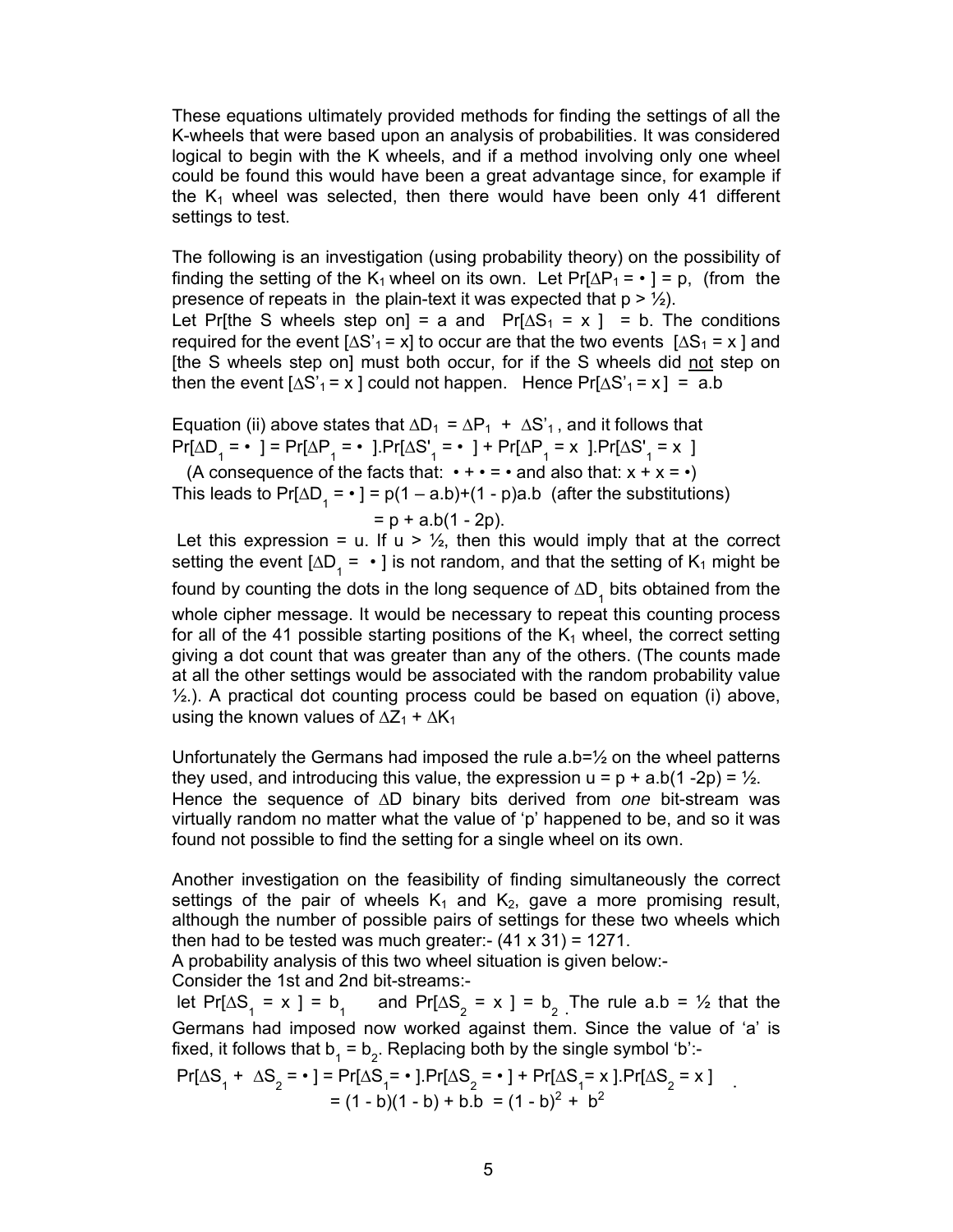Next consider the event  $[ΔS'_{1} + ΔS'_{2} = \cdot ]$ , for this to happen then either the S wheels do not step on (probability = 1 - a), or they do step and  $\Delta S_1^+ \Delta S_2^-$  = • Hence Pr[ $\Delta S'_{1} + \Delta S'_{2} = \cdot$ ] = (1 - a) + a{(1 - b)<sup>2</sup> + b<sup>2</sup>} = 1 - 2ab + 2ab 2  $= b$  (as  $a.b = \frac{1}{2}$ )

From the known structure of the Lorenz machine and the probable patterns of the tabs set up on the wheels, BP assumed that 0.703 to be a realistic estimate for the value of Pr[the S wheels step on], (i.e.  $a = 0.70$ ).

Since ab  $=$ 1/2 it follows that b =  $1/(2a)$  = 0.71. So Pr[ $\Delta S'_{1} + \Delta S'_{2} = \cdot$ ] = 0.71 (= 0.7 approx.)

Previously messages had indicated that  $Pr[\Delta P_1 + \Delta P_2 = \cdot] = 0.6$  (approx.) Adding equations (ii) and (iv) gives:-  $\Delta D_1 + \Delta D_2 = (\Delta P_1 + \Delta P_2) + (\Delta S_1' + \Delta S_2')$ hence  $Pr[\Delta D_1 + \Delta D_2 = \cdot] = Pr[(\Delta P_1 + \Delta P_2) + (\Delta S'_1 + \Delta S'_2) = \cdot].$ This expression can be expanded to give:-  $Pr[\Delta D_1 + \Delta D_2 = \cdot] =$  $Pr[(\Delta P_1 + \Delta P_2) = \cdot ]$ .  $Pr[(\Delta S'_1 + \Delta S'_2) = \cdot ] + Pr[(\Delta P_1 + \Delta P_2) = x ]$ .  $Pr[(\Delta S'_1 + \Delta S'_2) = x ]$ 

Substituting the numerical approximations given earlier:-

 $Pr[\Delta D_1 + \Delta D_2 = \cdot] = 0.6 \times 0.7 + (1 - 0.6)(1 - 0.7)$ 

 $= 0.42 + 0.12 = 0.54$ 

This result showed that the sum of the two delta bit-streams was **not** random.

Equations (i) and (iii) given previously lead to:-

$$
\Delta D_1 + \Delta D_2 = (\Delta Z_1 + \Delta K_1) + (\Delta Z_2 + \Delta K_2)
$$

and this provided a practical way for making the 'dot counts' on Colossus.

The important result:- Pr[∆D<sub>1</sub> + ∆D<sub>2</sub> = • ] = 0.54, shows that a dot count made with the  $\mathsf{K}^{\phantom{\prime}}_1$  and  $\mathsf{K}^{\phantom{\prime}}_2$  wheels at their correct settings was expected to give a higher score than that obtained for any of the pairs of incorrect starting positions, where the same event would have a numerical probability =  $0.5$ . The difference however is quite small, and to establish a clear distinction between the correct pair of wheel settings and all the remaining 1270 wrong pairs, the dot counts had to be derived from a large number of cipher characters.

## **A Statistical analysis:**

Assume that the number of dots in the counts made for each wrong pair of settings conformed to a Binomial probability distribution ( $p = \frac{1}{2}$ )

If a cipher message contains N characters, then the expected score when the  $K_1$  &  $K_2$  wheels are at their correct settings = 0.54N. For any other incorrect settings the expected random score = 0.50N, and standard deviation =  $\sqrt{N}$  /2. The deviation from the mean  $= 0.04N$ , and in order to be significant this should not be less than some chosen multiple of the standard deviation. A value of 4 was adopted at BP for this multiple. Hence  $0.04N > 4.\sqrt{N}$  /2. After squaring both sides this gives:-  $(0.04)^2$  N > 4.

 Hence N >2500. This gives the minimum length of code required to give good prospects of discrimination.